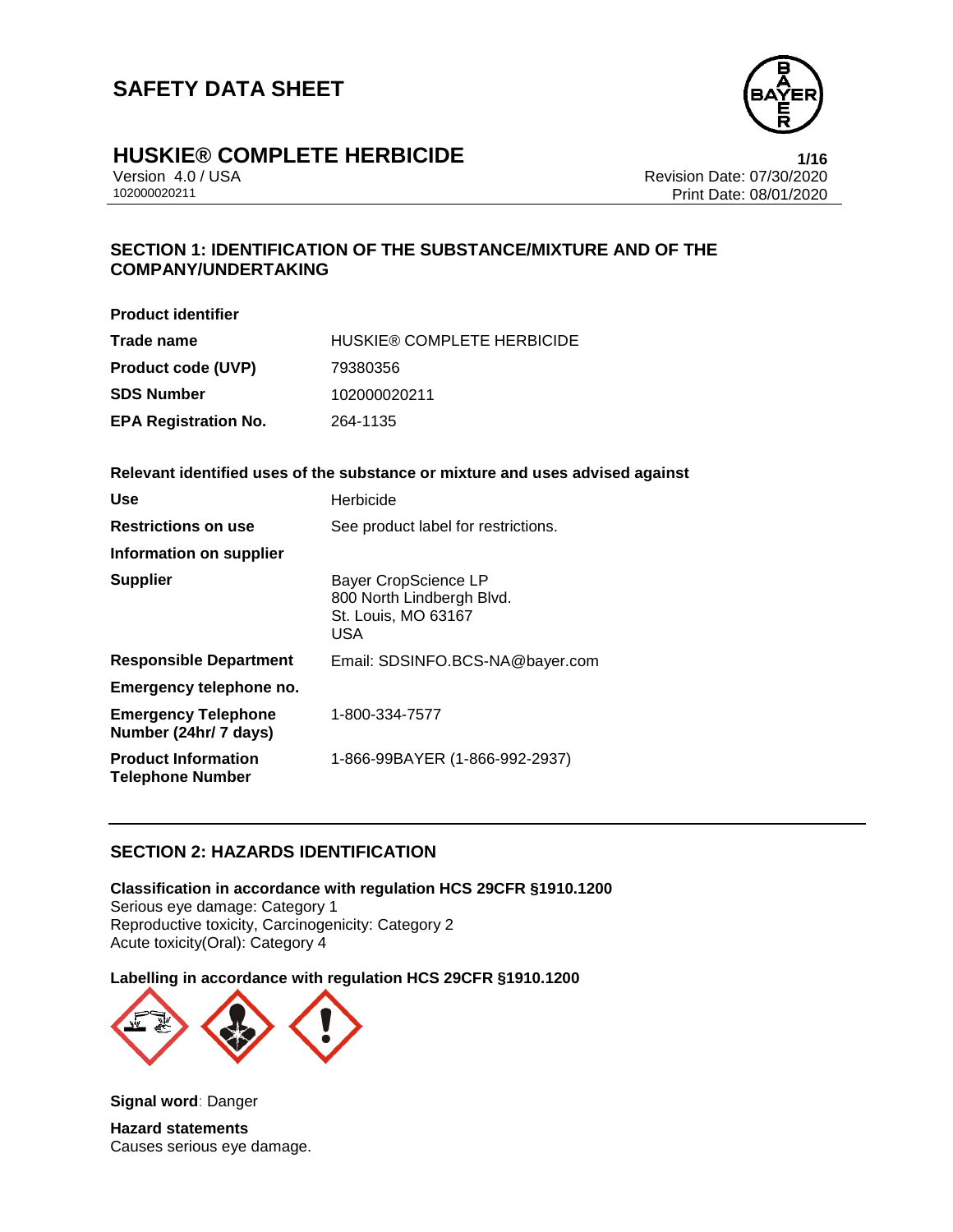

# **HUSKIE® COMPLETE HERBICIDE**<br>Version 4.0/USA **Properties and AUSA** Revision Date: 07/30/2020

Version 4.0 / USA Revision Date: 07/30/2020 Print Date: 08/01/2020

Suspected of causing cancer. Suspected of damaging fertility or the unborn child. Harmful if swallowed.

#### **Precautionary statements**

Wear protective gloves/ protective clothing/ eye protection/ face protection. Obtain special instructions before use. Do not handle until all safety precautions have been read and understood. Wash thoroughly after handling. Do not eat, drink or smoke when using this product. IF IN EYES: Rinse cautiously with water for several minutes. Remove contact lenses, if present and easy to do. Continue rinsing. Immediately call a POISON CENTER/doctor/ physician. IF exposed or concerned: Get medical advice/ attention. IF SWALLOWED: Call a POISON CENTER/doctor/physician if you feel unwell. Rinse mouth. Store locked up. Dispose of contents/container in accordance with local regulation.

### **Hazards Not Otherwise Classified (HNOC)**

No physical hazards not otherwise classified. No health hazards not otherwise classified.

### **SECTION 3: COMPOSITION/INFORMATION ON INGREDIENTS**

| <b>Hazardous Component Name</b>                                 | CAS-No.       | <b>Concentration % by weight</b> |
|-----------------------------------------------------------------|---------------|----------------------------------|
| Bromoxynil                                                      | 1689-84-5     | 22.55                            |
| Pyrasulfotole                                                   | 365400-11-9   | 2.82                             |
| Thiencarbazone-methyl                                           | 317815-83-1   | 0.45                             |
| Mefenpyr-diethyl                                                | 135590-91-9   | 2.7                              |
| Alcohols, C11-14-iso-, C13-rich, ethoxylated                    | 78330-21-9    | 15.0                             |
| Stearylamine, ethoxylated                                       | 26635-92-7    | 5.0                              |
| Tetrapropylene benzene sulfonate, calcium salt                  | 11117-11-6    | 1.2                              |
| Solvent Naphtha (petroleum), heavy aromatic, <1%<br>naphthalene | 64742-94-5    | 30.1                             |
| Naphthalene                                                     | $91 - 20 - 3$ | 0.3                              |

### **SECTION 4: FIRST AID MEASURES**

#### **Description of first aid measures**

| <b>General advice</b> | Move out of dangerous area. When possible, have the product<br>container or label with you when calling a poison control center or<br>doctor or going for treatment.                                           |
|-----------------------|----------------------------------------------------------------------------------------------------------------------------------------------------------------------------------------------------------------|
| <b>Inhalation</b>     | Move to fresh air. If person is not breathing, call 911 or an ambulance,<br>then give artificial respiration, preferably mouth-to-mouth if possible.<br>Call a physician or poison control center immediately. |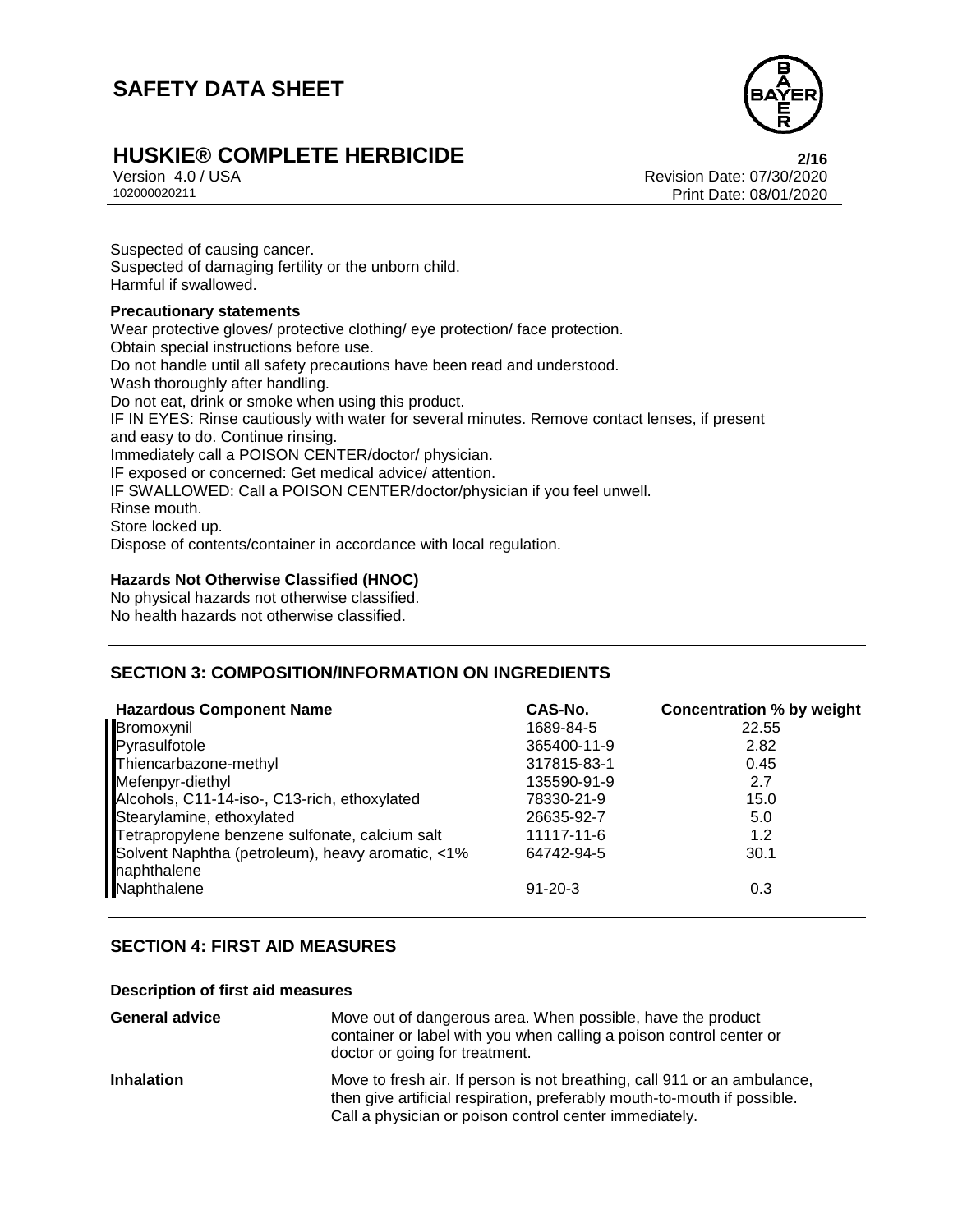# **HUSKIE® COMPLETE HERBICIDE**<br>Version 4.0 / USA **bigger and the COMPLETE HERBICIDE**<br>Revision Date: 07/30/2020



Version 4.0 / USA **Revision Date: 07/30/2020**<br>102000020211 Print Date: 08/01/2020 Print Date: 08/01/2020

| <b>Skin contact</b> | Take off contaminated clothing and shoes immediately. Wash off<br>immediately with plenty of water for at least 15 minutes. Call a<br>physician or poison control center immediately.                                                                                                                                                                                               |  |  |
|---------------------|-------------------------------------------------------------------------------------------------------------------------------------------------------------------------------------------------------------------------------------------------------------------------------------------------------------------------------------------------------------------------------------|--|--|
| Eye contact         | Hold eye open and rinse slowly and gently with water for 15-20<br>minutes. Remove contact lenses, if present, after the first 5 minutes,<br>then continue rinsing eye. Call a physician or poison control center<br>immediately.                                                                                                                                                    |  |  |
| Ingestion           | Call a physician or poison control center immediately. Rinse out mouth<br>and give water in small sips to drink. DO NOT induce vomiting unless<br>directed to do so by a physician or poison control center. Never give<br>anything by mouth to an unconscious person. Do not leave victim<br>unattended.                                                                           |  |  |
|                     | Most important symptoms and effects, both acute and delayed                                                                                                                                                                                                                                                                                                                         |  |  |
| <b>Symptoms</b>     | If large amounts are ingested, the following symptoms may occur:                                                                                                                                                                                                                                                                                                                    |  |  |
|                     | Headache, Nausea, Dizziness, Somnolence                                                                                                                                                                                                                                                                                                                                             |  |  |
|                     | Ingestion may cause gastrointestinal irritation, nausea, vomiting and<br>diarrhoea.                                                                                                                                                                                                                                                                                                 |  |  |
|                     | Aspiration may cause pulmonary oedema and pneumonitis.                                                                                                                                                                                                                                                                                                                              |  |  |
|                     | Inhalation may provoke the following symptoms:                                                                                                                                                                                                                                                                                                                                      |  |  |
|                     | Cough, Shortness of breath, Cyanosis, Fever                                                                                                                                                                                                                                                                                                                                         |  |  |
|                     | Symptoms and hazards refer to the solvent.                                                                                                                                                                                                                                                                                                                                          |  |  |
|                     | Indication of any immediate medical attention and special treatment needed                                                                                                                                                                                                                                                                                                          |  |  |
| <b>Risks</b>        | Contains hydrocarbon solvents. May pose an aspiration pneumonia<br>hazard.                                                                                                                                                                                                                                                                                                          |  |  |
| <b>Treatment</b>    | Treat symptomatically. Gastric lavage is not normally required.<br>However, if a significant amount (more than a mouthful) has been<br>ingested, administer activated charcoal and sodium sulphate. In case<br>of aspiration intubation and bronchial lavage should be considered.<br>Monitor: kidney, liver and pancreas function. Contraindication:<br>derivatives of adrenaline. |  |  |

### **SECTION 5: FIREFIGHTING MEASURES**

| <b>Extinguishing media</b> |                                                                             |
|----------------------------|-----------------------------------------------------------------------------|
| <b>Suitable</b>            | Use water spray, alcohol-resistant foam, dry chemical or carbon<br>dioxide. |
| <b>Unsuitable</b>          | High volume water jet                                                       |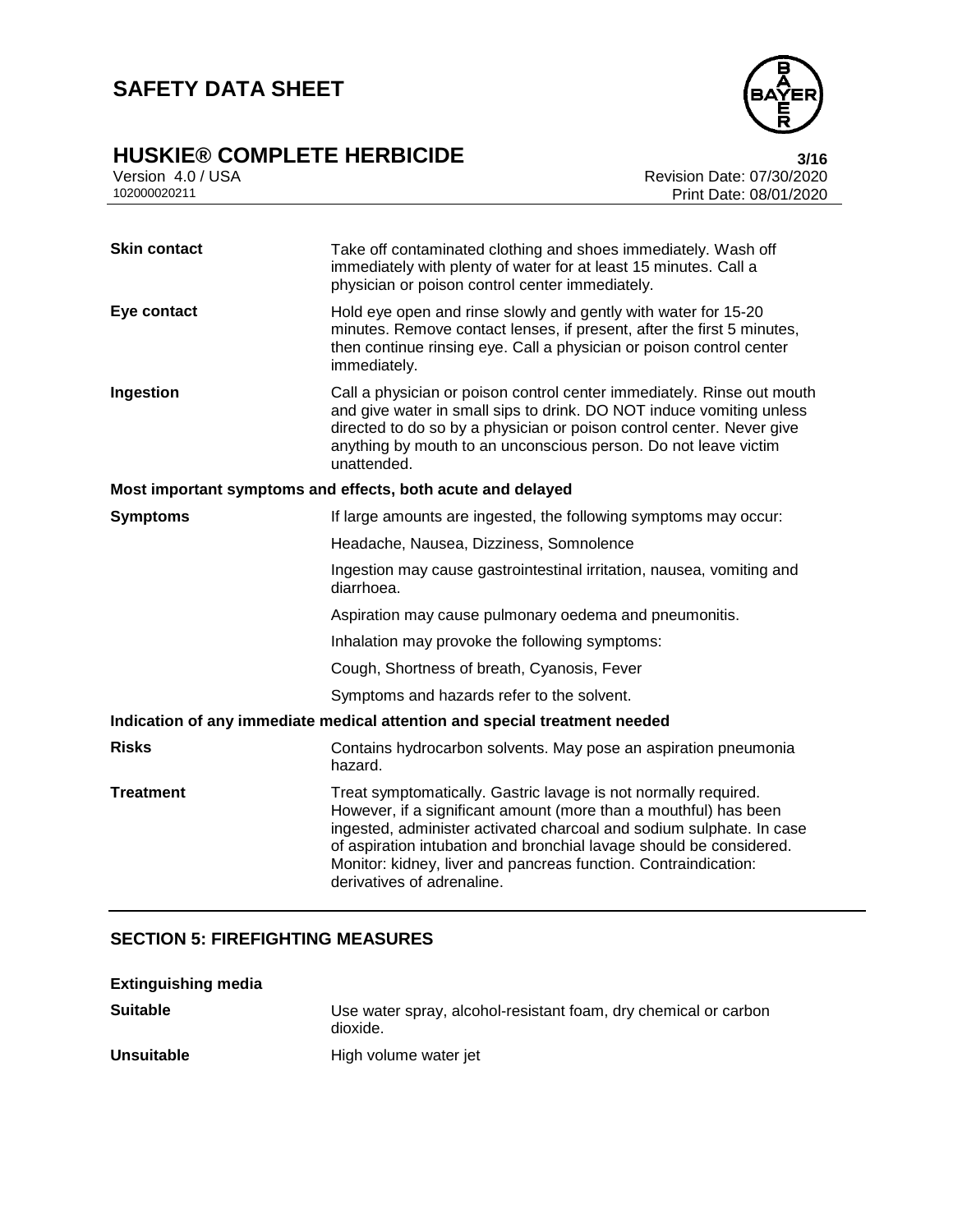

# **HUSKIE® COMPLETE HERBICIDE 4/16**

| Version 4.0 / USA |  |
|-------------------|--|
| 102000020211      |  |

Version 4.0 / USA Revision Date: 07/30/2020 Print Date: 08/01/2020

| <b>Special hazards arising</b><br>from the substance or<br>  mixture | In the event of fire the following may be released:, Carbon monoxide<br>(CO), Carbon dioxide (CO2), Nitrogen oxides (NOx), Sulphur oxides,<br>Hydrogen chloride (HCI)                                                                                               |  |
|----------------------------------------------------------------------|---------------------------------------------------------------------------------------------------------------------------------------------------------------------------------------------------------------------------------------------------------------------|--|
| <b>Advice for firefighters</b>                                       |                                                                                                                                                                                                                                                                     |  |
| <b>Special protective</b><br>equipment for firefighters              | Firefighters should wear NIOSH approved self-contained breathing<br>apparatus and full protective clothing.                                                                                                                                                         |  |
| <b>Further information</b>                                           | Remove product from areas of fire, or otherwise cool containers with<br>water in order to avoid pressure being built up due to heat. Contain the<br>spread of the fire-fighting media. Do not allow run-off from fire fighting<br>to enter drains or water courses. |  |
| <b>Flash point</b>                                                   | >100 °C                                                                                                                                                                                                                                                             |  |
| <b>Auto-ignition temperature</b>                                     | 410 °C / 770 °F                                                                                                                                                                                                                                                     |  |
| Lower explosion limit                                                | No data available                                                                                                                                                                                                                                                   |  |
| <b>Upper explosion limit</b>                                         | No data available                                                                                                                                                                                                                                                   |  |
| <b>Explosivity</b>                                                   | Not explosive<br>92/69/EEC, A.14 / OECD 113                                                                                                                                                                                                                         |  |

### **SECTION 6: ACCIDENTAL RELEASE MEASURES**

### **Personal precautions, protective equipment and emergency procedures**

| <b>Precautions</b>                                    | Keep unauthorized people away. Isolate hazard area. Avoid contact<br>with spilled product or contaminated surfaces.                                                                                                                                                                               |  |  |
|-------------------------------------------------------|---------------------------------------------------------------------------------------------------------------------------------------------------------------------------------------------------------------------------------------------------------------------------------------------------|--|--|
| Methods and materials for containment and cleaning up |                                                                                                                                                                                                                                                                                                   |  |  |
| Methods for cleaning up                               | Soak up with inert absorbent material (e.g. sand, silica gel, acid<br>binder, universal binder, sawdust). Collect and transfer the product<br>into a properly labelled and tightly closed container. Clean<br>contaminated floors and objects thoroughly, observing environmental<br>regulations. |  |  |
| <b>Additional advice</b>                              | Use personal protective equipment. If the product is accidentally<br>spilled, do not allow to enter soil, waterways or waste water canal. Do<br>not allow product to contact non-target plants.                                                                                                   |  |  |
| Reference to other sections                           | Information regarding safe handling, see section 7.<br>Information regarding personal protective equipment, see section 8.<br>Information regarding waste disposal, see section 13.                                                                                                               |  |  |

## **SECTION 7: HANDLING AND STORAGE**

### **Precautions for safe handling**

**Advice on safe handling** Use only in area provided with appropriate exhaust ventilation. Handle and open container in a manner as to prevent spillage.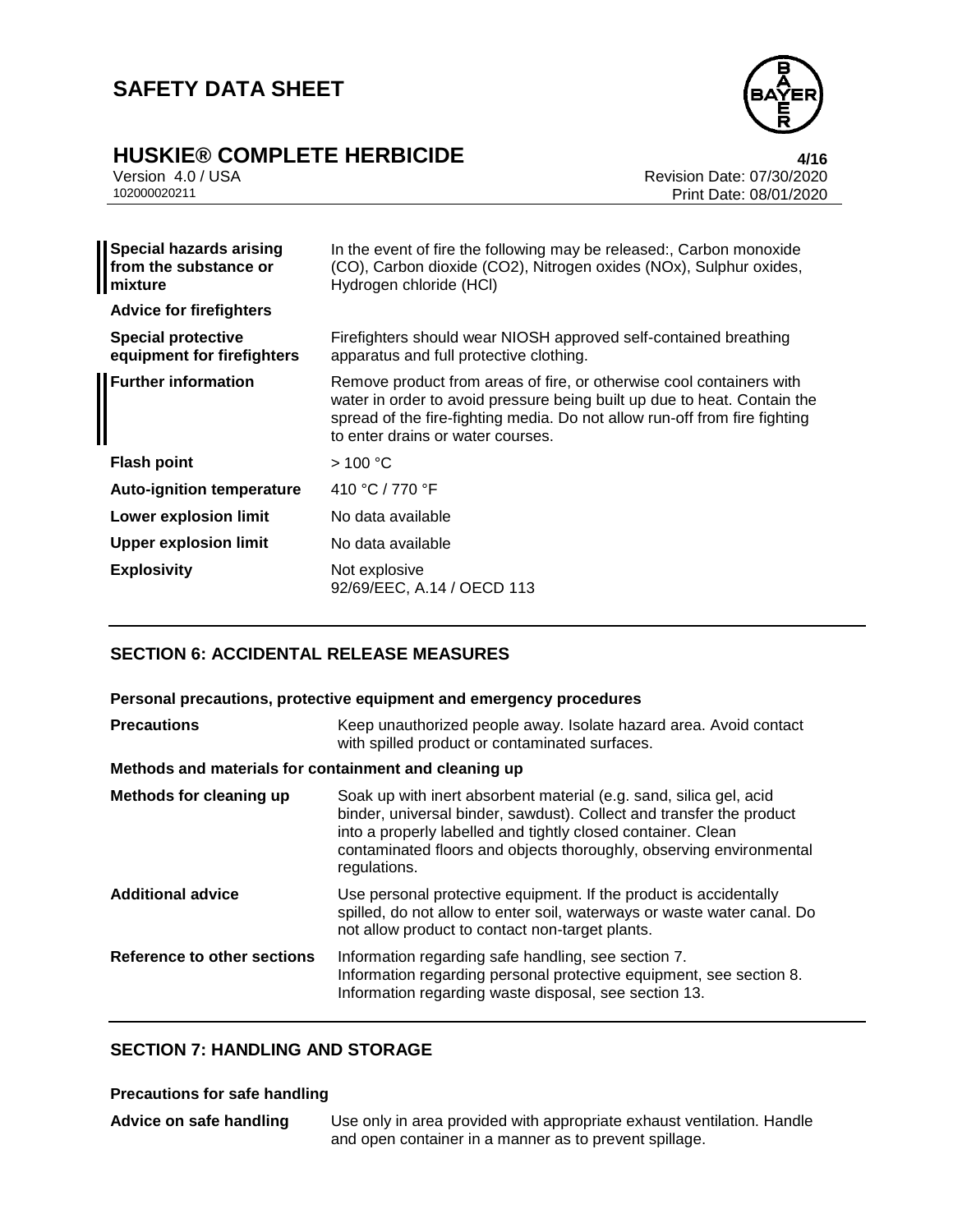

# **HUSKIE® COMPLETE HERBICIDE**<br>Version 4.0 / USA **bigger and the COMPLETE HERBICIDE**<br>Revision Date: 07/30/2020

Version 4.0 / USA **Revision Date: 07/30/2020**<br>102000020211 Print Date: 08/01/2020 Print Date: 08/01/2020

| <b>Advice on protection</b><br>against fire and explosion | Keep away from heat and sources of ignition.                                                                                                                                                                                                                                                                                                                                           |  |  |
|-----------------------------------------------------------|----------------------------------------------------------------------------------------------------------------------------------------------------------------------------------------------------------------------------------------------------------------------------------------------------------------------------------------------------------------------------------------|--|--|
| Hygiene measures                                          | Wash hands thoroughly with soap and water after handling and before<br>eating, drinking, chewing gum, using tobacco, using the toilet or<br>applying cosmetics.<br>Remove Personal Protective Equipment (PPE) immediately after<br>handling this product. Remove soiled clothing immediately and clean<br>thoroughly before using again. Wash thoroughly and put on clean<br>clothing. |  |  |
|                                                           | Conditions for safe storage, including any incompatibilities                                                                                                                                                                                                                                                                                                                           |  |  |
| <b>Requirements for storage</b><br>areas and containers   | Store in a place accessible by authorized persons only. Keep containers<br>tightly closed in a dry, cool and well-ventilated place. Store in original<br>container. Keep away from direct sunlight. Protect from freezing.                                                                                                                                                             |  |  |

## **SECTION 8: EXPOSURE CONTROLS/PERSONAL PROTECTION**

### **Control parameters**

| <b>Components</b>                                                                    | CAS-No.     | <b>Control parameters</b>  | <b>Update</b> | <b>Basis</b>       |
|--------------------------------------------------------------------------------------|-------------|----------------------------|---------------|--------------------|
| Bromoxynil                                                                           | 1689-84-5   | $0.21$ mg/m3<br>(SK-SEN)   |               | OES BCS*           |
| Pyrasulfotole                                                                        | 365400-11-9 | $0.3$ mg/m $3$<br>(TWA)    |               | OES BCS*           |
| Thiencarbazone-methyl                                                                | 317815-83-1 | 10 mg/m3<br>(TWA)          |               | OES BCS*           |
| Mefenpyr-diethyl                                                                     | 135590-91-9 | 10 mg/m3<br>(TWA)          |               | OES BCS*           |
| Solvent Naphtha<br>(petroleum), heavy<br>aromatic, <1% naphthalene<br>(Non-aerosol.) | 64742-94-5  | 200 mg/m3<br>(TWA)         | 03 2014       | <b>ACGIH</b>       |
| Solvent Naphtha<br>(petroleum), heavy<br>aromatic, <1% naphthalene                   | 64742-94-5  | 400 mg/m3/100 ppm<br>(REL) | 2010          | <b>NIOSH</b>       |
| Solvent Naphtha<br>(petroleum), heavy<br>aromatic, <1% naphthalene                   | 64742-94-5  | 100 mg/m3<br>(REL)         | 2010          | <b>NIOSH</b>       |
| Solvent Naphtha<br>(petroleum), heavy<br>aromatic, <1% naphthalene                   | 64742-94-5  | 400 mg/m3/100 ppm<br>(PEL) | 02 2006       | OSHA <sub>Z1</sub> |
| Solvent Naphtha<br>(petroleum), heavy<br>aromatic, <1% naphthalene                   | 64742-94-5  | 400 mg/m3/100 ppm<br>(TWA) | 1989          | OSHA Z1A           |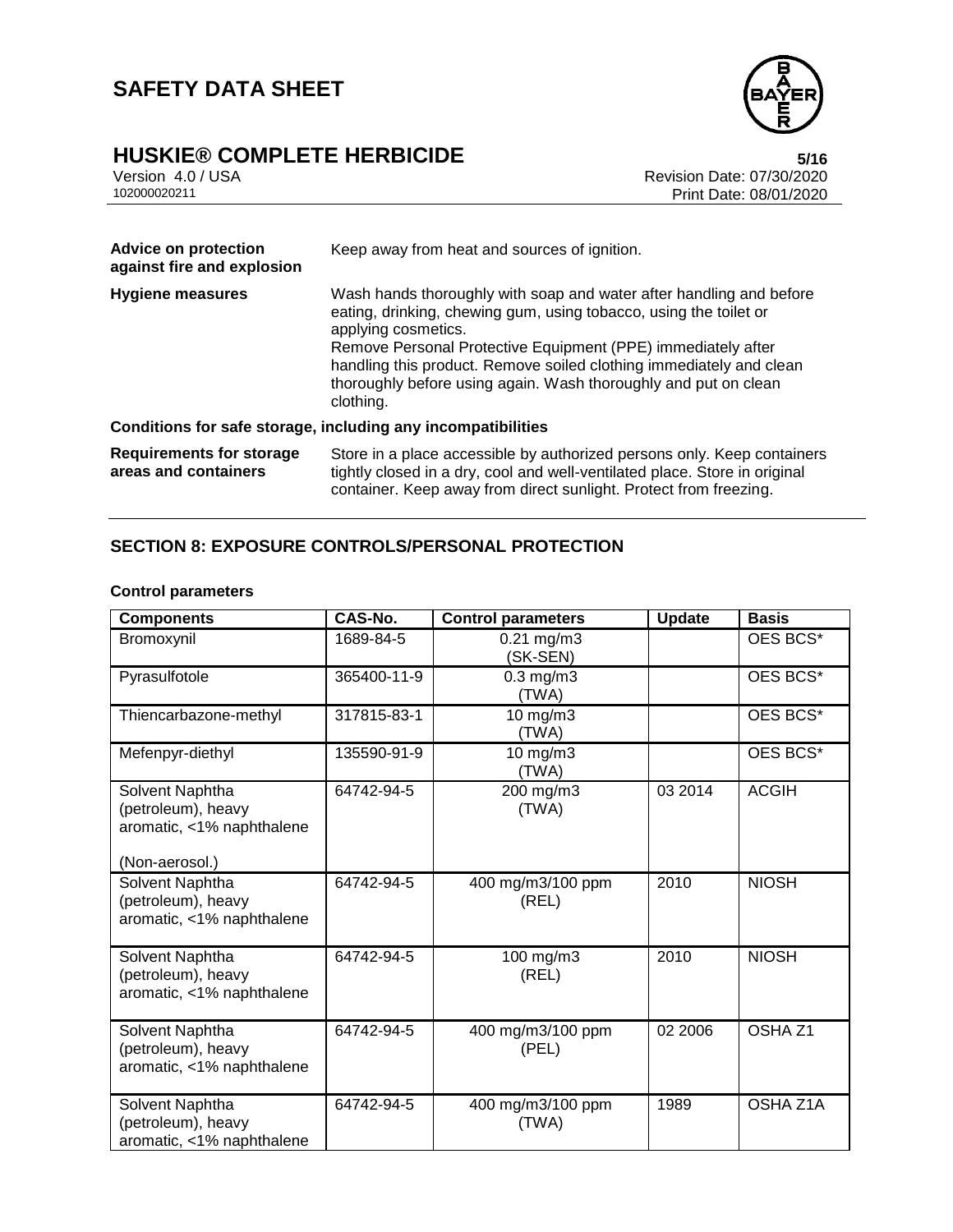

# **HUSKIE® COMPLETE HERBICIDE**<br>Version 4.0 / USA **bluessing** 4.0 / USA

Version 4.0 / USA Revision Date: 07/30/2020<br>102000020211 Print Date: 08/01/2020 Print Date: 08/01/2020

| Solvent Naphtha<br>(petroleum), heavy<br>aromatic, <1% naphthalene | 64742-94-5    | 400 mg/m3/100 ppm<br>(TWA)       | 06 2008 | TN OEL             |
|--------------------------------------------------------------------|---------------|----------------------------------|---------|--------------------|
| Solvent Naphtha<br>(petroleum), heavy<br>aromatic, <1% naphthalene | 64742-94-5    | 1,600 mg/m3/400 ppm<br>(TWA PEL) | 08 2010 | <b>US CA OEL</b>   |
| Solvent Naphtha<br>(petroleum), heavy<br>aromatic, <1% naphthalene | 64742-94-5    | 1,350 mg/m3/300 ppm<br>(TWA PEL) | 09 2013 | <b>US CA OEL</b>   |
| Solvent Naphtha<br>(petroleum), heavy<br>aromatic, <1% naphthalene | 64742-94-5    | 1,800 mg/m3/400 ppm<br>(STEL)    | 09 2013 | <b>US CA OEL</b>   |
| Naphthalene                                                        | $91 - 20 - 3$ | 10 ppm<br>(TWA)                  | 02 2012 | <b>ACGIH</b>       |
| Naphthalene                                                        | $91 - 20 - 3$ | 50 mg/m3/10 ppm<br>(REL)         | 2010    | <b>NIOSH</b>       |
| Naphthalene                                                        | $91 - 20 - 3$ | 75 mg/m3/15 ppm<br>(STEL)        | 2010    | <b>NIOSH</b>       |
| Naphthalene                                                        | $91 - 20 - 3$ | 50 mg/m3/10 ppm<br>(PEL)         | 02 2006 | OSHA <sub>Z1</sub> |
| Naphthalene                                                        | $91 - 20 - 3$ | 75 mg/m3/15 ppm<br>(STEL)        | 06 2008 | TN OEL             |
| Naphthalene                                                        | $91 - 20 - 3$ | 50 mg/m3/10 ppm<br>(TWA)         | 06 2008 | TN OEL             |
| Naphthalene                                                        | $91 - 20 - 3$ | 0.5 mg/m3/0.1 ppm<br>(TWA PEL)   | 10 2014 | <b>US CA OEL</b>   |
| Naphthalene                                                        | $91 - 20 - 3$ | 10 ppm<br>(TLV)                  |         | OES BCS*           |

\*OES BCS: Internal Bayer AG, Crop Science Division "Occupational Exposure Standard"

### **Biological occupational exposure limits**

| <b>Components</b> | <b>CAS-No.</b> | <b>Parameters</b>                                                        | <b>Biological</b><br>specimen | Sampling<br>ltime                  | Conc. | <b>Basis</b>     |
|-------------------|----------------|--------------------------------------------------------------------------|-------------------------------|------------------------------------|-------|------------------|
| Naphthalene       | 91-20-3        | 1-Naphthol,<br>with<br>hydrolysis +<br>2-Naphthol,<br>with<br>hydrolysis |                               | Sampling<br>time: End of<br>shift. |       | <b>ACGIH BEI</b> |

### **Exposure controls**

### **Personal protective equipment**

In normal use and handling conditions please refer to the label and/or leaflet. In all other cases the following recommendations would apply.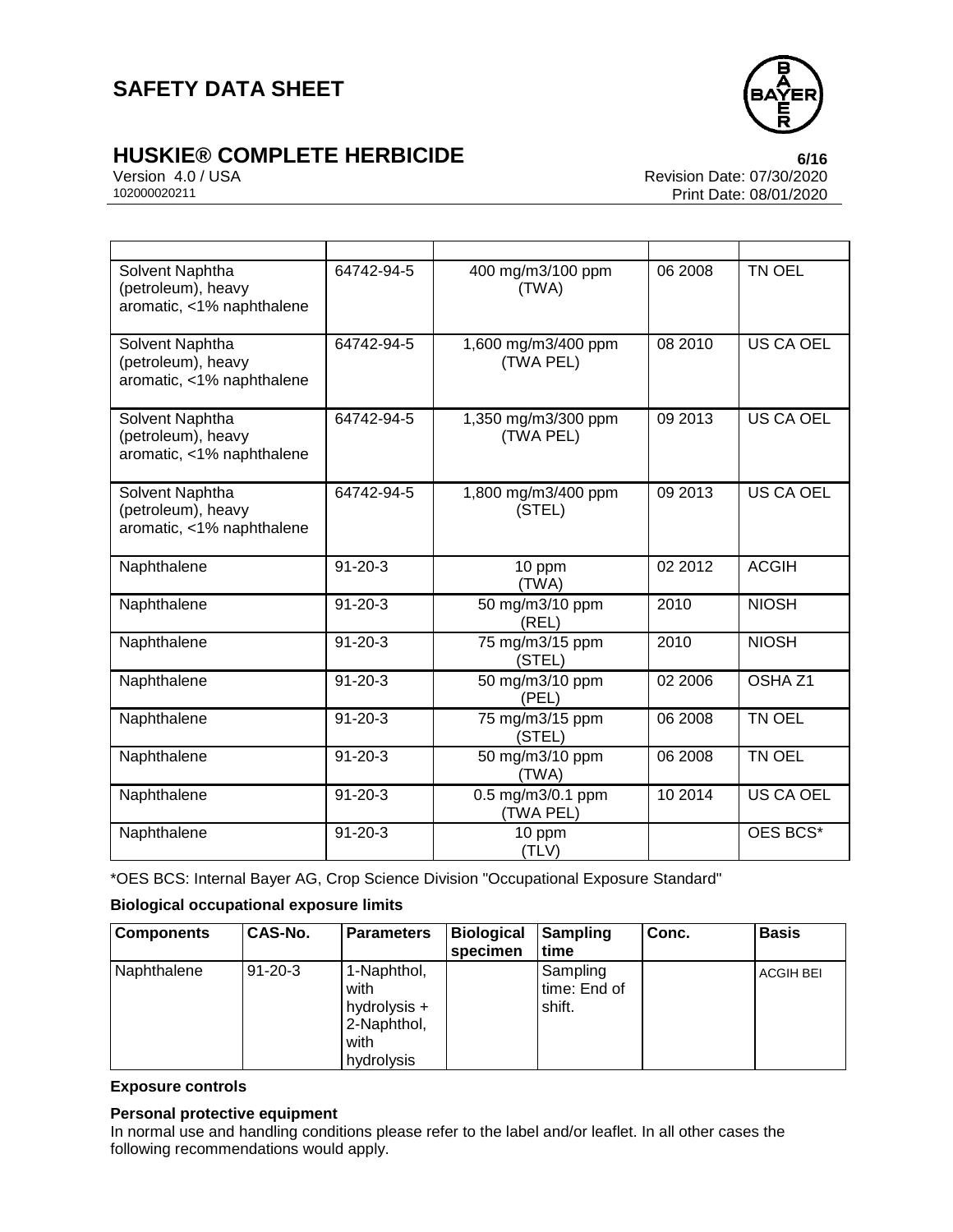

# **HUSKIE® COMPLETE HERBICIDE**<br>
Version 4.0 / USA **Presion 4.0** / USA **Revision Date: 07/30/2020**

Version 4.0 / USA **Revision Date: 07/30/2020**<br>102000020211 Print Date: 08/01/2020 Print Date: 08/01/2020

| <b>Respiratory protection</b>      | When respirators are required, select NIOSH approved equipment<br>based on actual or potential airborne concentrations and in<br>accordance with the appropriate regulatory standards and/or industry<br>recommendations. |
|------------------------------------|---------------------------------------------------------------------------------------------------------------------------------------------------------------------------------------------------------------------------|
| <b>Hand protection</b>             | Chemical resistant nitrile rubber gloves                                                                                                                                                                                  |
| Eye protection                     | Use tightly sealed goggles and face protection.                                                                                                                                                                           |
| Skin and body protection           | Wear long-sleeved shirt and long pants and shoes plus socks.                                                                                                                                                              |
| <b>General protective measures</b> | Follow manufacturer's instructions for cleaning/maintaining PPE. If<br>no such instructions for washables, use detergent and warm/tepid<br>water.<br>Keep and wash PPE separately from other laundry.                     |

## **SECTION 9. PHYSICAL AND CHEMICAL PROPERTIES**

## **Information on basic physical and chemical properties**

| <b>Form</b>                                              | Liquid                                     |
|----------------------------------------------------------|--------------------------------------------|
| <b>Colour</b>                                            | dark brown                                 |
| Odour                                                    | aromatic                                   |
| <b>Odour Threshold</b>                                   | No data available                          |
| pH                                                       | 6.0 - 8.0 (10 %) (23 °C) (deionized water) |
| <b>Melting point/range</b>                               | No data available                          |
| <b>Boiling Point</b>                                     | No data available                          |
| <b>Flash point</b>                                       | >100 °C                                    |
| <b>Flammability</b>                                      | No data available                          |
| <b>Auto-ignition temperature</b>                         | 410 °C                                     |
| <b>Minimum ignition energy</b>                           | Not applicable                             |
| Self-accelarating<br>decomposition temperature<br>(SADT) | No data available                          |
| <b>Upper explosion limit</b>                             | No data available                          |
| <b>Lower explosion limit</b>                             | No data available                          |
| Vapour pressure                                          | No data available                          |
| <b>Evaporation rate</b>                                  | No data available                          |
| <b>Relative vapour density</b>                           | No data available                          |
| <b>Relative density</b>                                  | No data available                          |
| <b>Density</b>                                           | ca. 1.11 g/cm <sup>3</sup> (20 °C)         |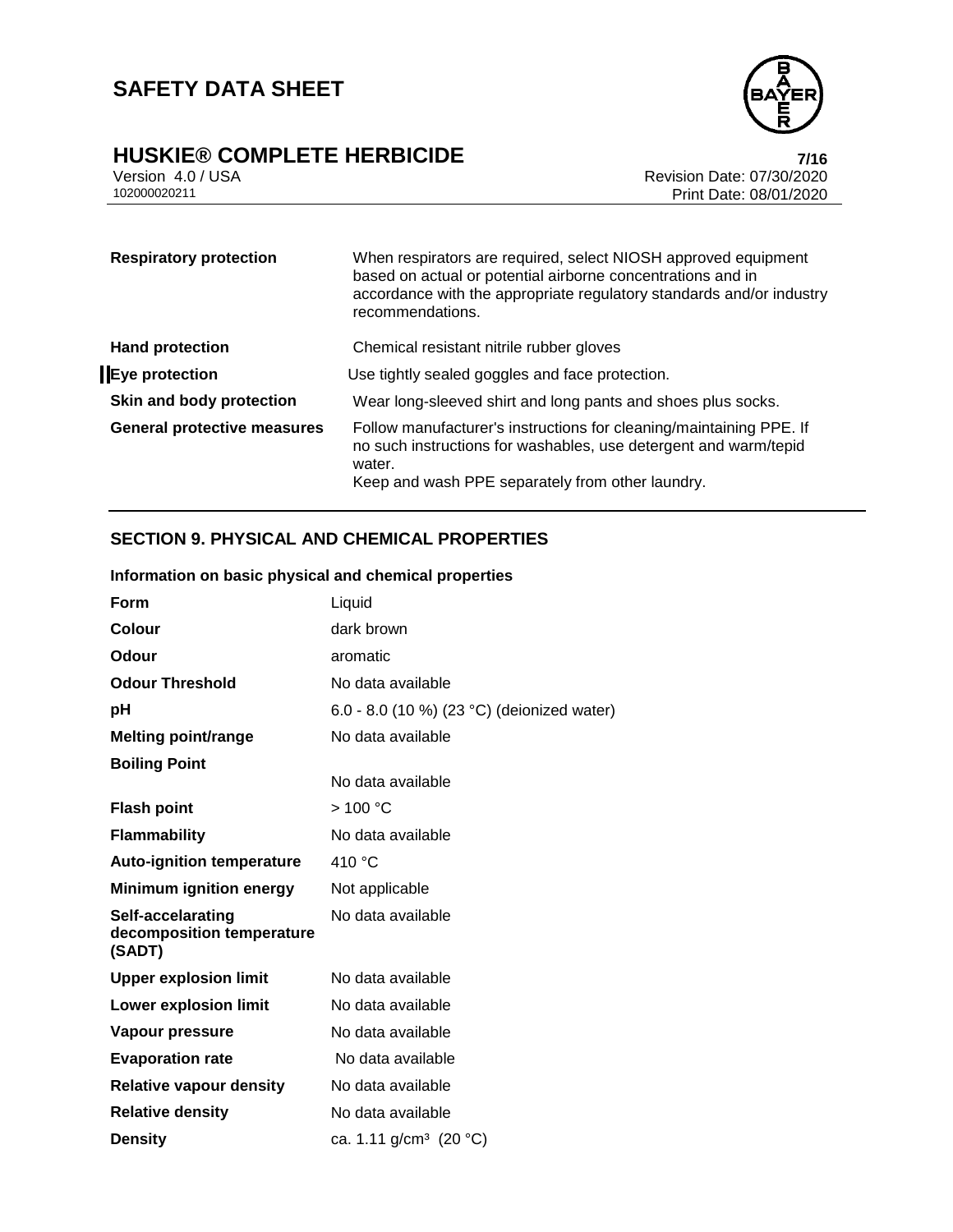# **HUSKIE® COMPLETE HERBICIDE**<br>Version 4.0 / USA **bigger and the COMPLETE HERBICIDE**<br>Revision Date: 07/30/2020



Version 4.0 / USA Revision Date: 07/30/2020<br>102000020211 Print Date: 08/01/2020 Print Date: 08/01/2020

| <b>Water solubility</b>                           | emulsifiable                                                                                             |
|---------------------------------------------------|----------------------------------------------------------------------------------------------------------|
| <b>Partition coefficient: n-</b><br>octanol/water | Pyrasulfotole: log Pow: -1.362                                                                           |
|                                                   | Thiencarbazone-methyl: log Pow: -0.13                                                                    |
|                                                   | Mefenpyr-diethyl: log Pow: 3.83 (21 °C)                                                                  |
| Viscosity, dynamic                                | 100 - 200 mPa.s (20 °C)<br>Velocity gradient 20 /s<br>50 - 150 mPa.s (20 °C)<br>Velocity gradient 100 /s |
| <b>Viscosity, kinematic</b>                       | 105 mm <sup>2</sup> /s (40 $^{\circ}$ C) Shear rate of 20/sec                                            |
| <b>Oxidizing properties</b>                       | No data available                                                                                        |
| <b>Explosivity</b>                                | Not explosive<br>92/69/EEC, A.14 / OECD 113                                                              |
| <b>Other information</b>                          | Further safety related physical-chemical data are not known.                                             |

## **SECTION 10: STABILITY AND REACTIVITY**

| <b>Reactivity</b>                            |                                                                                         |
|----------------------------------------------|-----------------------------------------------------------------------------------------|
| <b>Thermal decomposition</b>                 | Stable under normal conditions.                                                         |
| <b>Chemical stability</b>                    | Stable under recommended storage conditions.                                            |
| <b>Possibility of hazardous</b><br>reactions | No hazardous reactions when stored and handled according to<br>prescribed instructions. |
| <b>Conditions to avoid</b>                   | Extremes of temperature and direct sunlight.                                            |
| Incompatible materials                       | No incompatible materials known.                                                        |
| <b>Hazardous decomposition</b><br>products   | No decomposition products expected under normal conditions of use.                      |

## **SECTION 11: TOXICOLOGICAL INFORMATION**

| <b>Exposure routes</b>          | Skin contact, Eye contact, Inhalation, Ingestion                                                                                     |
|---------------------------------|--------------------------------------------------------------------------------------------------------------------------------------|
| <b>Immediate Effects</b><br>Eve | Corrosive - causes irreversible eye damage.                                                                                          |
| <b>Skin</b>                     | Harmful if absorbed through skin. Prolonged or frequently repeated<br>skin contact may cause allergic reactions in some individuals. |
| Ingestion                       | May be fatal if swallowed.                                                                                                           |

**Information on toxicological effects**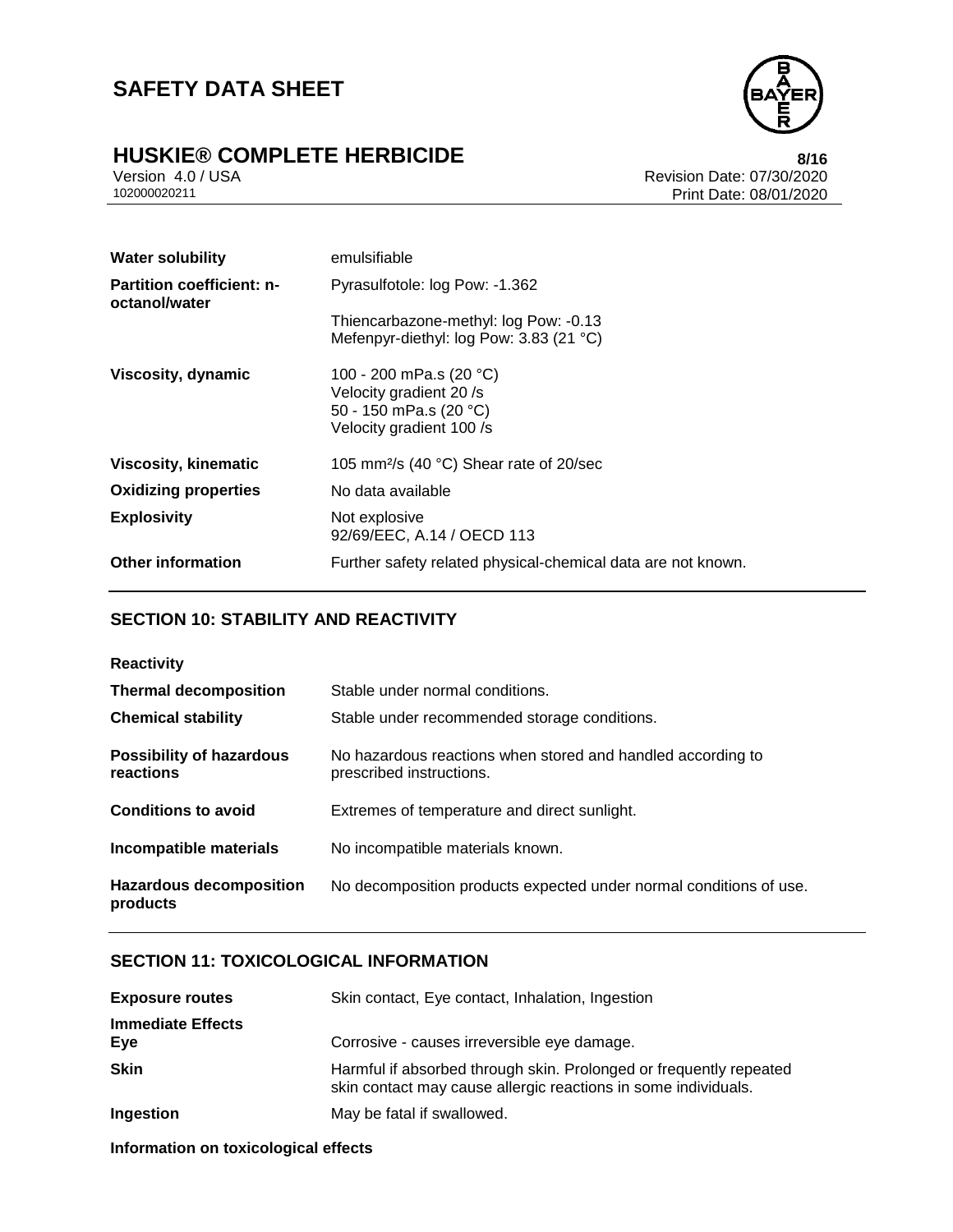# **HUSKIE® COMPLETE HERBICIDE**<br>Version 4.0/USA **Presion 4.0/USA**



Version 4.0 / USA Revision Date: 07/30/2020<br>102000020211 Print Date: 08/01/2020 Print Date: 08/01/2020

| <b>Acute oral toxicity</b>                  | LD 50 cut-off (Rat) 500 mg/kg                                                                                                                                                                                             |
|---------------------------------------------|---------------------------------------------------------------------------------------------------------------------------------------------------------------------------------------------------------------------------|
| <b>Acute inhalation toxicity</b>            | $LC50$ (Rat) > 3.209 mg/l<br>Exposure time: 4 h<br>Highest attainable concentration.<br>Determined in the form of a respirable aerosol.<br>During intended and foreseen applications, no respirable aerosol is<br>formed. |
| <b>Acute dermal toxicity</b>                | LD50 (Rat) $> 2,000$ mg/kg                                                                                                                                                                                                |
| <b>Skin corrosion/irritation</b>            | Irritating to skin. (Rabbit)                                                                                                                                                                                              |
| Serious eye damage/eye<br>irritation        | Corrosive - causes irreversible eye damage. (Rabbit)                                                                                                                                                                      |
| <b>Respiratory or skin</b><br>sensitisation | Skin: Non-sensitizing. (Mouse)<br>OECD Test Guideline 429, local lymph node assay (LLNA)                                                                                                                                  |

#### **Assessment STOT Specific target organ toxicity – single exposure**

Bromoxynil: Based on available data, the classification criteria are not met. Pyrasulfotole: Based on available data, the classification criteria are not met. Thiencarbazone-methyl: Based on available data, the classification criteria are not met. Mefenpyr-diethyl: Based on available data, the classification criteria are not met.

#### **Assessment STOT Specific target organ toxicity – repeated exposure**

Bromoxynil caused specific target organ toxicity in experimental animal studies in the following organ(s): Liver. The observed effects do not appear to be relevant for humans.

Pyrasulfotole did not cause specific target organ toxicity in experimental animal studies.

Thiencarbazone-methyl did not cause specific target organ toxicity in experimental animal studies. Mefenpyr-diethyl did not cause specific target organ toxicity in experimental animal studies.

#### **Assessment mutagenicity**

Bromoxynil was not mutagenic or genotoxic based on the overall weight of evidence in a battery of in vitro and in vivo tests.

Pyrasulfotole was not genotoxic in a battery of in vitro and in vivo tests.

Thiencarbazone-methyl was not mutagenic or genotoxic in a battery of in vitro and in vivo tests. Mefenpyr-diethyl was not mutagenic or genotoxic in a battery of in vitro and in vivo tests.

#### **Assessment carcinogenicity**

Bromoxynil caused at high dose levels an increased incidence of tumours in mice in the following organ(s): Liver. The mechanism of tumour formation is not considered to be relevant to man. Pyrasulfotole caused at high dose levels an increased incidence of tumours in the following organ(s): Cornea, urinary bladder. The mechanism that triggers tumours in rodents and the type of tumours observed are not relevant to humans.

Thiencarbazone-methyl was not carcinogenic in a lifetime feeding study in rats. Thiencarbazone-methyl caused at high dose levels an increased incidence of tumours in mice in the following organ(s): urinary bladder. The tumours seen with Thiencarbazone-methyl were caused through the chronic irritation due to the presence of bladder stones.

Mefenpyr-diethyl was not carcinogenic in lifetime feeding studies in rats and mice.

#### **ACGIH**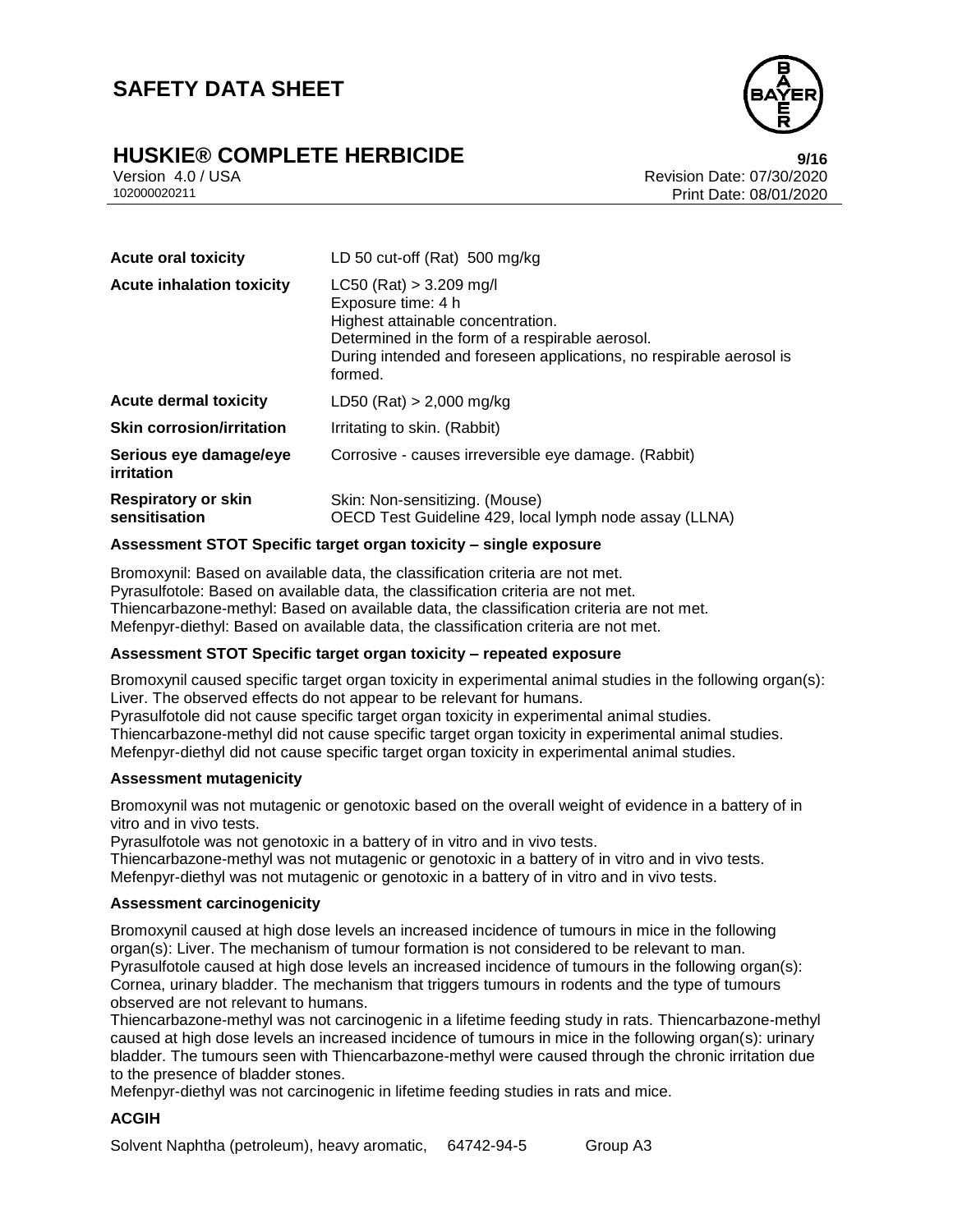

## **HUSKIE® COMPLETE HERBICIDE 10/16**

Version 4.0 / USA Revision Date: 07/30/2020<br>102000020211 Print Date: 08/01/2020 Print Date: 08/01/2020

| <1% naphthalene<br>Naphthalene | $91 - 20 - 3$ | Group A3               |
|--------------------------------|---------------|------------------------|
| <b>NTP</b>                     |               |                        |
| Naphthalene                    | $91 - 20 - 3$ |                        |
| <b>IARC</b>                    |               |                        |
| Naphthalene                    | $91 - 20 - 3$ | Overall evaluation: 2B |
| <b>OSHA</b>                    |               |                        |
|                                |               |                        |

None.

#### **Assessment toxicity to reproduction**

Bromoxynil did not cause reproductive toxicity in a two-generation study in rats. Pyrasulfotole did not cause reproductive toxicity in a two-generation study in rats. Thiencarbazone-methyl did not cause reproductive toxicity in a two-generation study in rats. Mefenpyr-diethyl did not cause reproductive toxicity in a two-generation study in rats.

#### **Assessment developmental toxicity**

Bromoxynil caused a delayed foetal growth, an increased incidence of non-specific malformations. Bromoxynil caused developmental toxicity only at dose levels toxic to the dams. Pyrasulfotole did not cause developmental toxicity in rats and rabbits. Thiencarbazone-methyl did not cause developmental toxicity in rats and rabbits. Mefenpyr-diethyl caused developmental toxicity only at dose levels toxic to the dams. The developmental effects seen with Mefenpyr-diethyl are related to maternal toxicity.

### **Aspiration hazard**

Based on available data, the classification criteria are not met.

#### **Further information**

Only acute toxicity studies have been performed on the formulated product. The non-acute information pertains to the active ingredient(s).

### **SECTION 12: ECOLOGICAL INFORMATION**

| Toxicity to fish | LC50 (Oncorhynchus mykiss (rainbow trout)) > 104 mg/l<br>Exposure time: 96 h<br>The value mentioned relates to the active ingredient thiencarbazone-<br>methyl.   |
|------------------|-------------------------------------------------------------------------------------------------------------------------------------------------------------------|
|                  | LC50 (Lepomis macrochirus (Bluegill sunfish)) 0.041 mg/l<br>Exposure time: 96 h<br>The value mentioned relates to the active ingredient bromoxynil<br>octanoate.  |
|                  | LC50 (Lepomis macrochirus (Bluegill sunfish)) 0.029 mg/l<br>Exposure time: 96 h<br>The value mentioned relates to the active ingredient bromoxynil<br>heptanoate. |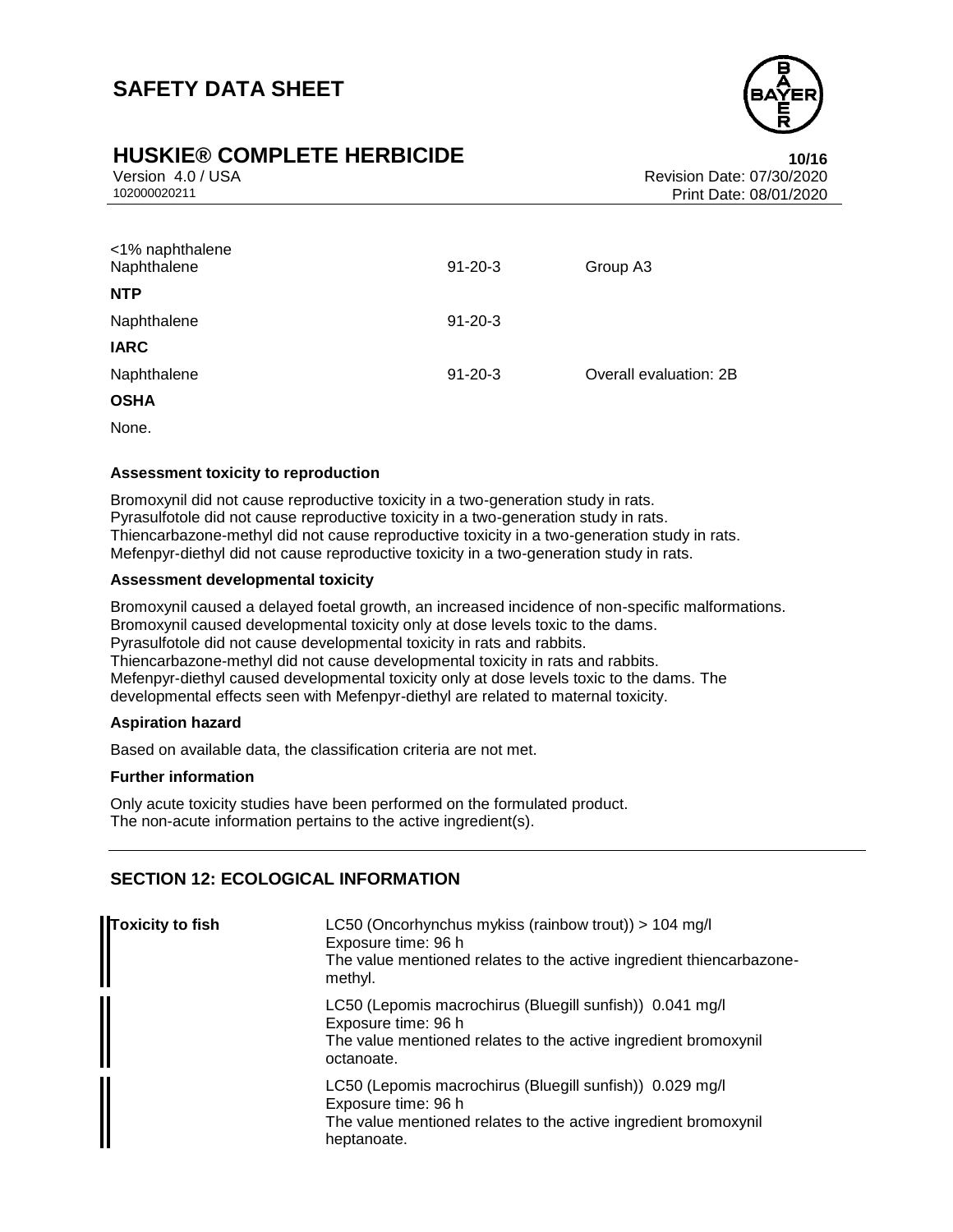# **HUSKIE® COMPLETE HERBICIDE**<br>Version 4.0 / USA **11/16**<br>Revision Date: 07/30/2020



Version 4.0 / USA Revision Date: 07/30/2020<br>102000020211 Print Date: 08/01/2020 Print Date: 08/01/2020

| <b>Toxicity to aquatic</b><br>invertebrates | EC50 (Daphnia magna (Water flea)) > 98.6 mg/l<br>Exposure time: 48 h<br>The value mentioned relates to the active ingredient thiencarbazone-<br>methyl.                                          |
|---------------------------------------------|--------------------------------------------------------------------------------------------------------------------------------------------------------------------------------------------------|
|                                             | EC50 (Daphnia magna (Water flea)) 0.046 mg/l<br>Exposure time: 48 h<br>The value mentioned relates to the active ingredient bromoxynil<br>octanoate.                                             |
|                                             | EC50 (Daphnia magna (Water flea)) 0.031 mg/l<br>Exposure time: 48 h<br>The value mentioned relates to the active ingredient bromoxynil<br>heptanoate.                                            |
| <b>Toxicity to aquatic plants</b>           | IC50 (Lemna gibba (gibbous duckweed)) 0.00131 mg/l<br>Growth rate; Exposure time: 7 d<br>The value mentioned relates to the active ingredient thiencarbazone-<br>methyl.                         |
|                                             | IC50 (Raphidocelis subcapitata (freshwater green alga)) 1.017 mg/l<br>Growth rate; Exposure time: 72 h<br>The value mentioned relates to the active ingredient thiencarbazone-<br>methyl.        |
|                                             | EC50 (Navicula pelliculosa (Freshwater diatom)) 0.043 mg/l<br>Exposure time: 120 h<br>The value mentioned relates to the active ingredient bromoxynil<br>octanoate.                              |
|                                             | EC50 (Lemna gibba (gibbous duckweed)) 0.073 mg/l<br>The value mentioned relates to the active ingredient bromoxynil<br>octanoate.                                                                |
|                                             | EC50 (Raphidocelis subcapitata (freshwater green alga)) 0.083 mg/l<br>Exposure time: 120 h<br>The value mentioned relates to the active ingredient bromoxynil<br>heptanoate.                     |
|                                             | EC50 (Lemna gibba (gibbous duckweed)) 0.21 mg/l<br>Exposure time: 336 h<br>The value mentioned relates to the active ingredient bromoxynil<br>heptanoate.                                        |
| <b>Biodegradability</b>                     | Bromoxynil:<br>Not rapidly biodegradable<br>Pyrasulfotole:<br>Not rapidly biodegradable<br>Thiencarbazone-methyl:<br>Not rapidly biodegradable<br>Mefenpyr-diethyl:<br>Not rapidly biodegradable |
| Koc                                         | Bromoxynil: Koc: 108 - 239                                                                                                                                                                       |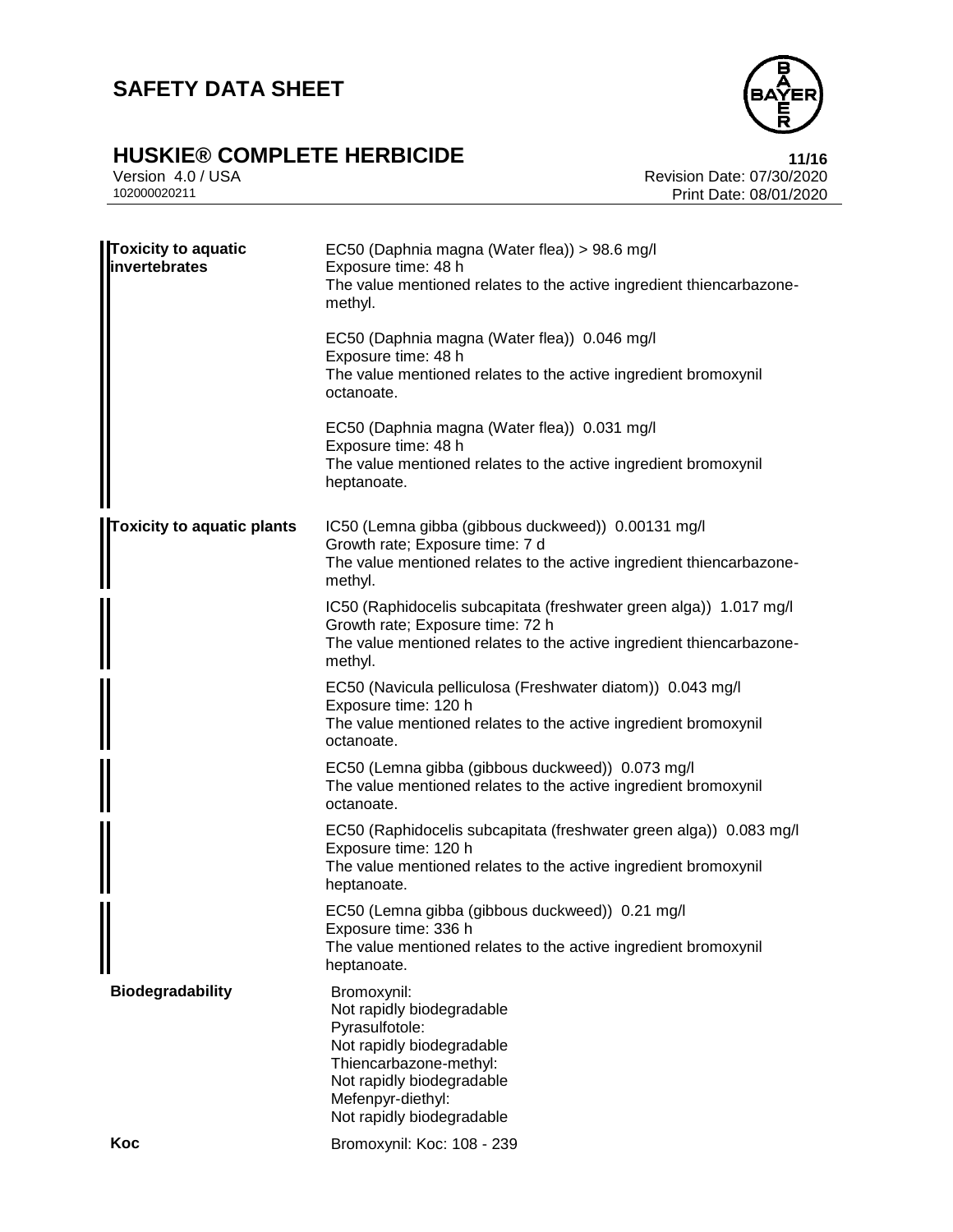

# **HUSKIE® COMPLETE HERBICIDE**<br>Version 4.0 / USA **12/16**<br>Revision Date: 07/30/2020

Version 4.0 / USA Revision Date: 07/30/2020<br>102000020211 Print Date: 08/01/2020 Print Date: 08/01/2020

|                                             | Pyrasulfotole: Koc: 20 - 213; log Koc: 2.34<br>Thiencarbazone-methyl: Koc: 100<br>Mefenpyr-diethyl: Koc: 625                                                                                                                                                                                                                                                                                                                                                                                                                                                                                                                                                                                                                                                                                                         |
|---------------------------------------------|----------------------------------------------------------------------------------------------------------------------------------------------------------------------------------------------------------------------------------------------------------------------------------------------------------------------------------------------------------------------------------------------------------------------------------------------------------------------------------------------------------------------------------------------------------------------------------------------------------------------------------------------------------------------------------------------------------------------------------------------------------------------------------------------------------------------|
| <b>Bioaccumulation</b>                      | Bromoxynil: Bioconcentration factor (BCF) 230<br>Does not bioaccumulate.<br>Pyrasulfotole:<br>Does not bioaccumulate.<br>Thiencarbazone-methyl:<br>Does not bioaccumulate.<br>Mefenpyr-diethyl: Bioconcentration factor (BCF) 232<br>Does not bioaccumulate.                                                                                                                                                                                                                                                                                                                                                                                                                                                                                                                                                         |
| <b>Mobility in soil</b>                     | Bromoxynil: Moderately mobile in soils<br>Pyrasulfotole: Moderately mobile in soils<br>Thiencarbazone-methyl: Moderately mobile in soils<br>Mefenpyr-diethyl: Slightly mobile in soils                                                                                                                                                                                                                                                                                                                                                                                                                                                                                                                                                                                                                               |
| <b>Results of PBT and vPvB assessment</b>   |                                                                                                                                                                                                                                                                                                                                                                                                                                                                                                                                                                                                                                                                                                                                                                                                                      |
| <b>PBT and vPvB assessment</b>              | Bromoxynil: This substance is not considered to be persistent,<br>bioaccumulative and toxic (PBT). This substance is not considered to be<br>very persistent and very bioaccumulative (vPvB).<br>Pyrasulfotole: This substance is not considered to be persistent,<br>bioaccumulative and toxic (PBT). This substance is not considered to be<br>very persistent and very bioaccumulative (vPvB).<br>Thiencarbazone-methyl: This substance is not considered to be<br>persistent, bioaccumulative and toxic (PBT). This substance is not<br>considered to be very persistent and very bioaccumulative (vPvB).<br>Mefenpyr-diethyl: This substance is not considered to be persistent,<br>bioaccumulative and toxic (PBT). This substance is not considered to be<br>very persistent and very bioaccumulative (vPvB). |
| <b>Additional ecological</b><br>information | No ecological testing was carried out on the product. Data are based on<br>the properties of the individual components.                                                                                                                                                                                                                                                                                                                                                                                                                                                                                                                                                                                                                                                                                              |
| <b>Environmental precautions</b>            | Do not allow to get into surface water, drains and ground water.<br>If the product contaminates rivers and lakes or drains inform respective<br>authorities.                                                                                                                                                                                                                                                                                                                                                                                                                                                                                                                                                                                                                                                         |

### **SECTION 13: DISPOSAL CONSIDERATIONS**

### **Waste treatment methods**

| <b>Product</b>                | Dispose in accordance with all local, state/provincial and federal<br>regulations.<br>Follow container label instructions for disposal of wastes generated<br>during use in compliance with the product label.<br>It is best to use all of the product in accordance with label directions. If it<br>is necessary to dispose of unused product, please follow container label<br>instructions and applicable local guidelines. |
|-------------------------------|--------------------------------------------------------------------------------------------------------------------------------------------------------------------------------------------------------------------------------------------------------------------------------------------------------------------------------------------------------------------------------------------------------------------------------|
| <b>Contaminated packaging</b> | Do not re-use empty containers.<br>Triple rinse containers.                                                                                                                                                                                                                                                                                                                                                                    |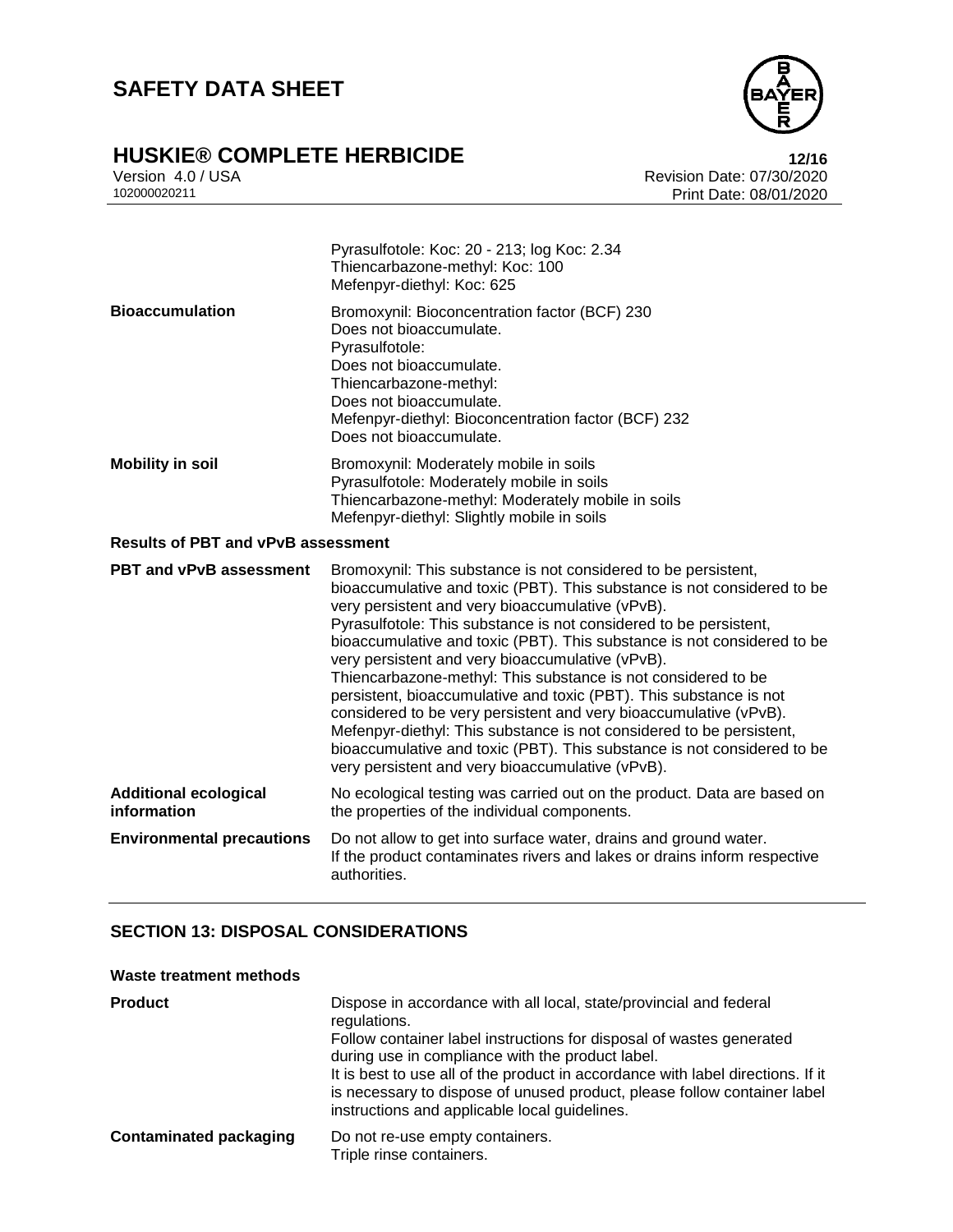# **HUSKIE® COMPLETE HERBICIDE**<br>Version 4.0 / USA **13/16**<br>Revision Date: 07/30/2020



Version 4.0 / USA Revision Date: 07/30/2020 Print Date: 08/01/2020

Add washings to sprayer at time of filling. Puncture container to avoid re-use. Rinsed packaging may be acceptable for landfill, otherwise incineration will be required in accordance with local regulations. Dispose of empty and cleaned packaging safely. Follow advice on product label and/or leaflet. **RCRA Information** Characterization and proper disposal of this material as a special or hazardous waste is dependent upon Federal, State and local laws and are the user's responsibility. RCRA classification may apply.

### **SECTION 14: TRANSPORT INFORMATION**

| 49CFR                    |                                                           |
|--------------------------|-----------------------------------------------------------|
| UN number                | 3082                                                      |
| Class                    | 9                                                         |
| Packaging group          | Ш                                                         |
| Marine pollutant         | Marine pollutant                                          |
| Proper shipping name     | ENVIRONMENTALLY HAZARDOUS SUBSTANCES, LIQUID,<br>N.O.S.   |
|                          | (BROMOXYNIL, THIENCARBAZONE-METHYL, NAPHTHALENE)          |
| <b>RQ</b>                | Reportable Quantity is reached with 33,333 lb of product. |
| <b>IMDG</b>              |                                                           |
| UN number                | 3082                                                      |
| Class                    | 9                                                         |
| Packaging group          | Ш                                                         |
| Marine pollutant         | <b>YES</b>                                                |
| Proper shipping name     | ENVIRONMENTALLY HAZARDOUS SUBSTANCE, LIQUID,<br>N.O.S.    |
|                          | (BROMOXYNIL, THIENCARBAZONE-METHYL SOLUTION)              |
| <b>IATA</b>              |                                                           |
| UN number                | 3082                                                      |
| Class                    | 9                                                         |
| Packaging group          | Ш                                                         |
| Environm. Hazardous Mark | <b>YES</b>                                                |
| Proper shipping name     | ENVIRONMENTALLY HAZARDOUS SUBSTANCE, LIQUID,              |
|                          | N.O.S.                                                    |
|                          | (BROMOXYNIL, THIENCARBAZONE-METHYL SOLUTION)              |
|                          |                                                           |

This transportation information is not intended to convey all specific regulatory information relating to this product. It does not address regulatory variations due to package size or special transportation requirements.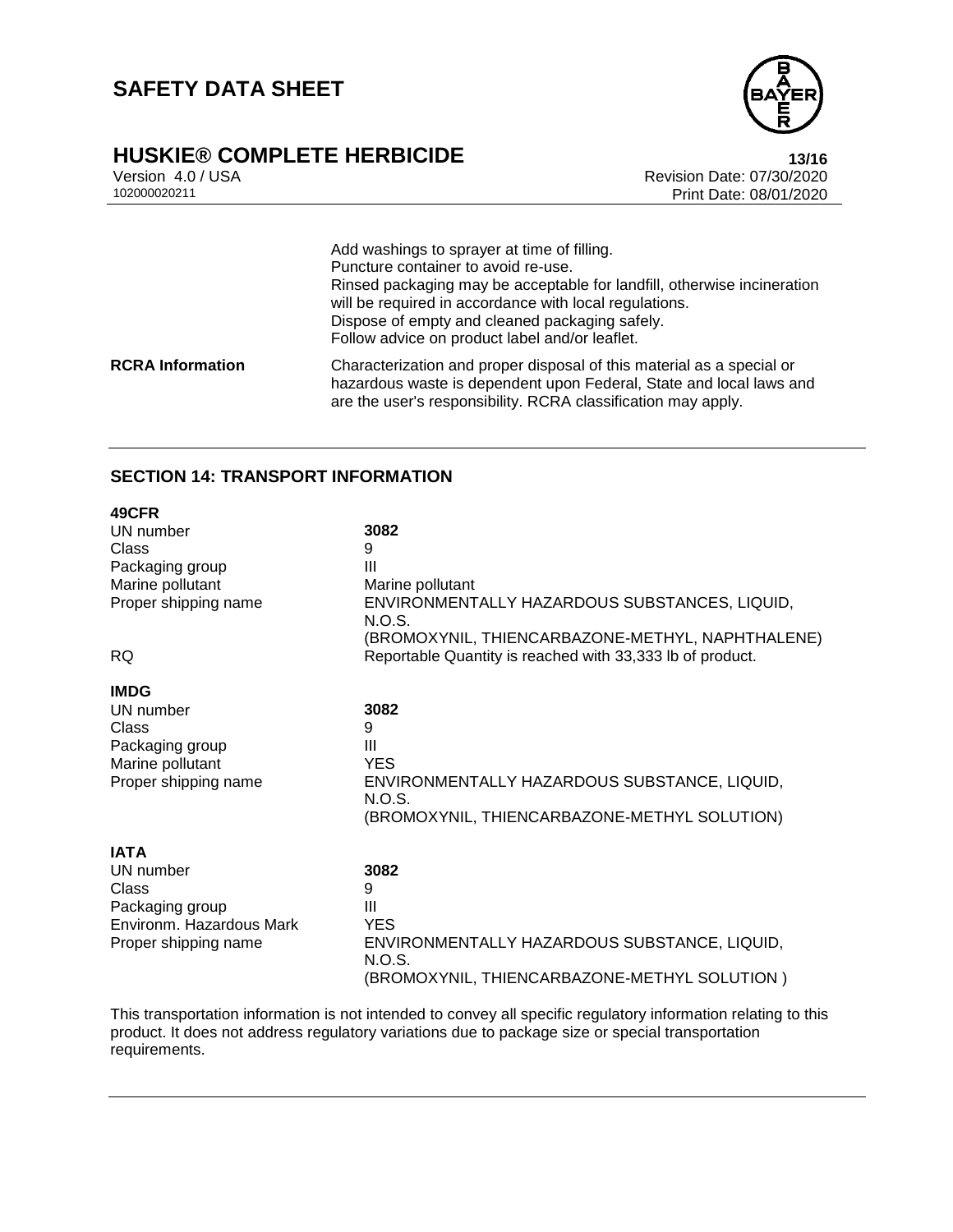

# **HUSKIE® COMPLETE HERBICIDE**<br>Version 4.0 / USA **14/16**<br>Revision Date: 07/30/2020

Version 4.0 / USA Revision Date: 07/30/2020 Print Date: 08/01/2020

## **SECTION 15: REGULATORY INFORMATION**

| <b>EPA Registration No.</b>             | 264-1135 |            |
|-----------------------------------------|----------|------------|
| <b>US Federal Regulations</b>           |          |            |
| <b>TSCA list</b>                        |          |            |
| Solvent Naphtha (petroleum), heavy      |          | 64742-94-5 |
| aromatic, <1% naphthalene               |          |            |
| Alcohols, C11-14-iso-, C13-rich,        |          | 78330-21-9 |
| ethoxylated                             |          |            |
| Bromoxynil octanoate                    |          | 1689-99-2  |
| Fatty acids, C16-18 and C18-unsatd., Me |          | 67762-38-3 |
| esters                                  |          |            |
| Stearylamine, ethoxylated               |          | 26635-92-7 |
| Castor oil, ethoxylated                 |          | 61791-12-6 |
| Silane, dichlorodimethyl-, reaction     |          | 68611-44-9 |
| products with silica                    |          |            |

7758-11-4

**US. Toxic Substances Control Act (TSCA) Section 12(b) Export Notification (40 CFR 707, Subpt D)** No export notification needs to be made. **SARA Title III - Section 302 - Notification and Information** Not applicable.

**SARA Title III - Section 313 - Toxic Chemical Release Reporting** Yes

#### **US States Regulatory Reporting CA Prop65**

WARNING: This product contains a chemical known to the State of California to cause cancer. For more information go to www.P65Warnings.ca.gov. Naphthalene 91-20-3

WARNING: This product contains a chemical known to the State of California to cause birth defects or other reproductive harm. For more information go to www.P65Warnings.ca.gov.

| Bromoxynil octanoate<br>Toluene<br>Bromoxynil                   | 1689-99-2<br>108-88-3<br>1689-84-5 | Developmental toxin.<br>Developmental toxin.<br>Developmental toxin. |
|-----------------------------------------------------------------|------------------------------------|----------------------------------------------------------------------|
| US State Right-To-Know Ingredients                              |                                    |                                                                      |
| Solvent Naphtha (petroleum), heavy<br>aromatic, <1% naphthalene | 64742-94-5                         | CT, NJ, RI                                                           |
| Bromoxynil octanoate                                            | 1689-99-2                          | CT, NJ                                                               |
| <b>Environmental</b><br><b>CERCLA</b><br>None.                  |                                    |                                                                      |
| Clean Water Section 307(a)(1)                                   |                                    |                                                                      |
| Yes                                                             |                                    |                                                                      |
| Toluene                                                         | 108-88-3                           |                                                                      |
| Yes                                                             |                                    |                                                                      |
| Naphthalene                                                     | $91 - 20 - 3$                      |                                                                      |
| Safe Drinking Water Act Maximum Contaminant Levels              |                                    |                                                                      |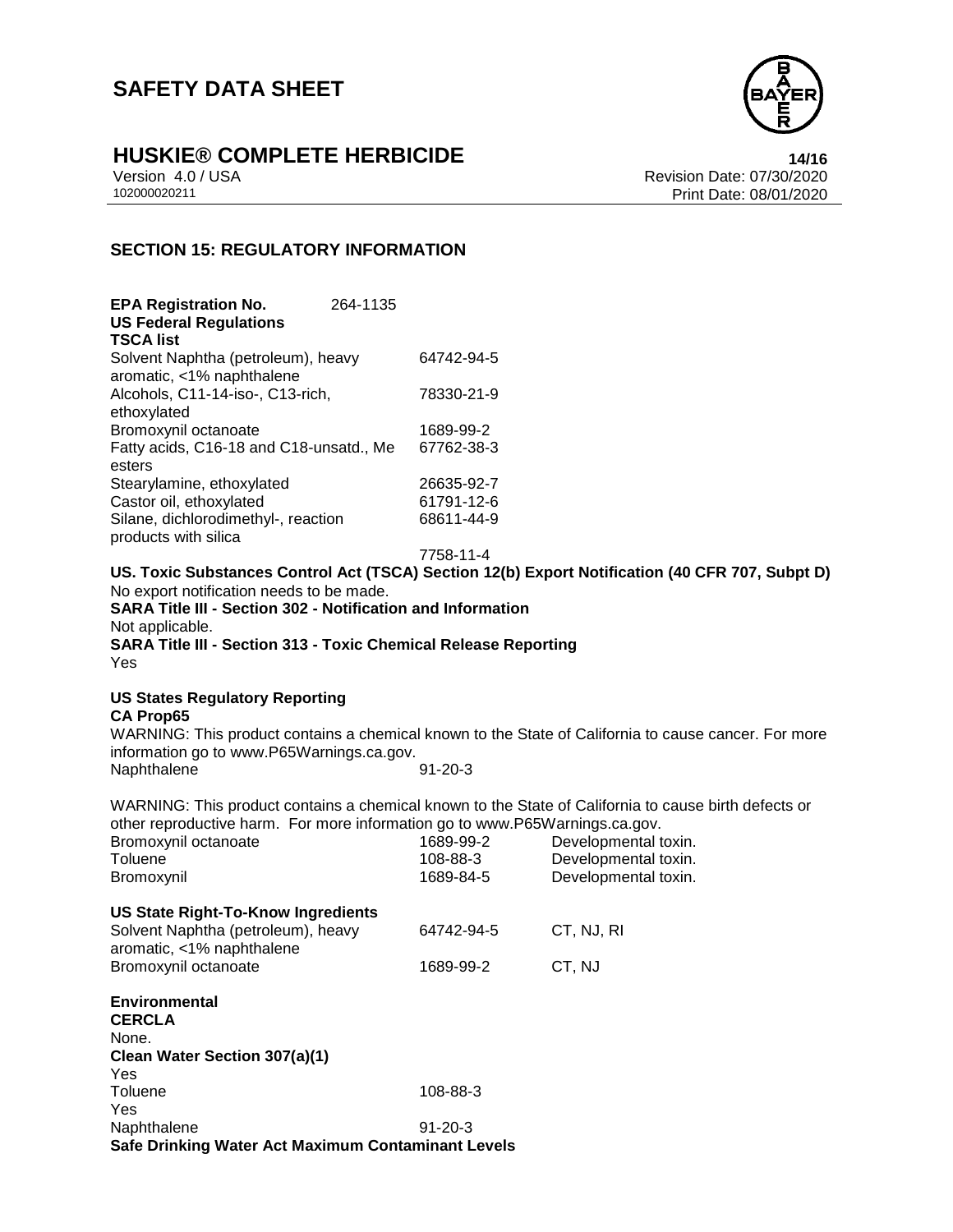# **HUSKIE® COMPLETE HERBICIDE**<br>Version 4.0 / USA **15/16**<br>Revision Date: 07/30/2020



Version 4.0 / USA Revision Date: 07/30/2020 Print Date: 08/01/2020

| Yes         |               |
|-------------|---------------|
| Toluene     | 108-88-3      |
| Yes         |               |
| Naphthalene | $91 - 20 - 3$ |

#### **EPA/FIFRA Information:**

This chemical is a pesticide product registered by the Environmental Protection Agency and is subject to certain labeling requirements under federal pesticide law. These requirements differ from the classification criteria and hazard information required for safety data sheets, and for workplace labels of non-pesticide chemicals. Following is the hazard information required on the pesticide label:

| Signal word:              | Danger!                                                                                               |
|---------------------------|-------------------------------------------------------------------------------------------------------|
| <b>Hazard statements:</b> | Corrosive - causes irreversible eye damage.<br>May be fatal if swallowed.                             |
|                           | Harmful if absorbed through skin.<br>Prolonged or frequently repeated skin contact may cause allergic |
|                           | reactions in some individuals.                                                                        |

### **SECTION 16: OTHER INFORMATION**

#### **Abbreviations and acronyms**

| 49CFR                                                                                      |                                                                           |                                                             |               |  |
|--------------------------------------------------------------------------------------------|---------------------------------------------------------------------------|-------------------------------------------------------------|---------------|--|
| <b>ACGIH</b>                                                                               | Code of Federal Regulations, Title 49<br>US. ACGIH Threshold Limit Values |                                                             |               |  |
| ATE.                                                                                       | Acute toxicity estimate                                                   |                                                             |               |  |
|                                                                                            | <b>Chemical Abstracts Service number</b>                                  |                                                             |               |  |
| CAS-Nr.                                                                                    |                                                                           |                                                             |               |  |
| <b>CERCLA</b>                                                                              | Comprehensive Environmental Response, Compensation, and Liability Act     |                                                             |               |  |
| <b>EINECS</b>                                                                              | European inventory of existing commercial substances                      |                                                             |               |  |
| <b>ELINCS</b>                                                                              |                                                                           | European list of notified chemical substances               |               |  |
| <b>IARC</b>                                                                                |                                                                           | International Agency for Research on Cancer                 |               |  |
| <b>IATA</b>                                                                                | <b>International Air Transport Association</b>                            |                                                             |               |  |
| <b>IMDG</b>                                                                                | <b>International Maritime Dangerous Goods</b>                             |                                                             |               |  |
| N.O.S.                                                                                     | Not otherwise specified                                                   |                                                             |               |  |
| NTP                                                                                        |                                                                           | US. National Toxicology Program (NTP) Report on Carcinogens |               |  |
| OECD                                                                                       |                                                                           | Organization for Economic Co-operation and Development      |               |  |
| <b>TDG</b>                                                                                 | <b>Transportation of Dangerous Goods</b>                                  |                                                             |               |  |
| <b>TWA</b>                                                                                 | Time weighted average                                                     |                                                             |               |  |
| UN                                                                                         | <b>United Nations</b>                                                     |                                                             |               |  |
| WHO                                                                                        | World health organisation                                                 |                                                             |               |  |
| <b>NFPA 704 (National Fire Protection Association):</b>                                    |                                                                           |                                                             |               |  |
| Health - 2                                                                                 | Flammability - 1                                                          | Instability - 0                                             | Others - none |  |
| HMIS (Hazardous Materials Identification System, based on the Third Edition Ratings Guide) |                                                                           |                                                             |               |  |

- Health 3 Flammability 1 Physical Hazard 0 PPE -
- $0 =$  minimal hazard,  $1 =$  slight hazard,  $2 =$  moderate hazard,  $3 =$  severe hazard,  $4 =$  extreme hazard